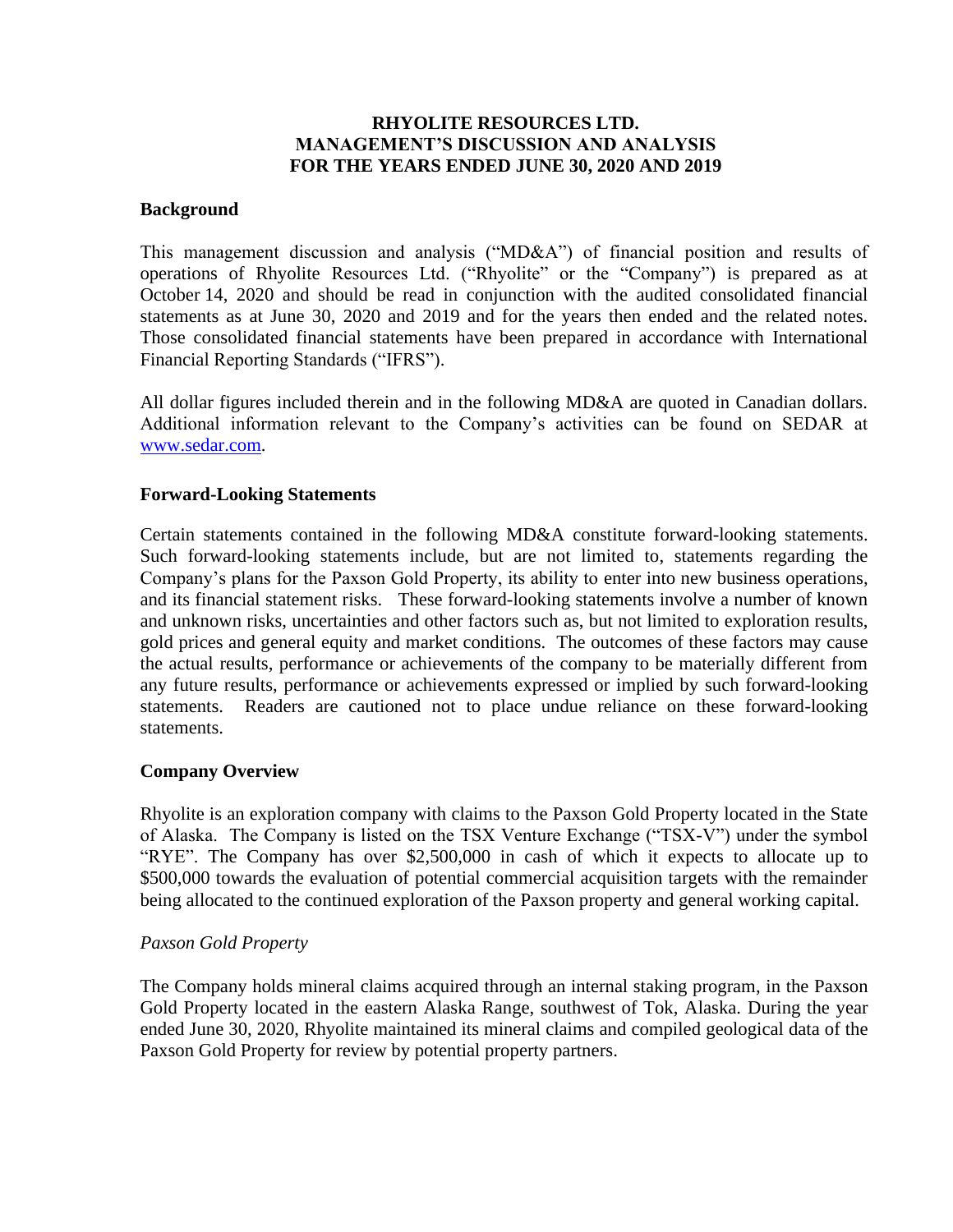In recent years, the Company has not undertaken significant exploration of the Paxson Gold Property except for claim and permitting maintenance, as well as basic geological work. To fund the next phase of the exploration of this property, the Company seeks an operating partner.

Exploration data has been reviewed, verified and compiled by Richard A. Graham, P. Geol., a director of Rhyolite, who is a "qualified person" for the purpose of National Instrument 43-101, Standards of Disclosure for Mineral Projects.

# **COVID-19 Pandemic**

On March 11, 2020, the World Health Organization declared the COVID-19 coronavirus outbreak a pandemic, which continues to spread globally. Without significant commercial operations, the COVID-19 pandemic has not had a significant impact on the Company's routine operations or on the carrying value of its assets. However, the pandemic's effect on broader capital markets may hinder the Company's ability to identify and enter into new commercial activities.

# **Share Purchase Agreement**

On October 13, 2020, the Company entered into a definitive share purchase agreement (the "Agreement") with each of the (collectively, the "Vendors") of 2777662 Ontario Corp ("ONCorp") to acquire all of the outstanding share capital of ONCorp. ONCorp is a privatelyheld arms-length company which holds an option to acquire an 80% interest in the Brothers Project in Suriname. Pursuant to the terms of the Agreement, the Company will issue 15,546,566 common shares to the Vendors in consideration for all of the outstanding share capital of ONCorp (the "Transaction"). Upon closing of the Transaction, the Company shall assume ONCorp's right to earn up to an 80% interest in the Brothers Project, which right is exercisable by completing the following:

- US\$200,000 cash payment within six months of the closing of the Transaction, for a 20% interest in the Project.
- Drill 3,000 metres with minimum committed work capital of US\$1 million within 18 months of the closing of the Transaction and make a US\$300,000 cash payment for a 40% interest.
- Drill an additional 10,000 metres with minimum committed work capital of US\$3.5 million within 42 months of the closing of the Transaction, and make a US\$400,000 cash payment for a 60% interest. If the Company does not earn a 60% interest in the Project, it will return the shares earned to date.
- Deliver a preliminary economic assessment ("PEA") within 66 months of closing of the Transaction and payment of US\$500,000 for a 70% interest.
- Deliver a feasibility study and payment of US\$1.25 million, for an 80% interest.
- Upon commencement of commercial production at Brothers, make a US\$2.5 million cash payment.
- Upon closing of the Transaction, the Company is entitled to purchase a 0.5% net smelter return royalty for US\$2 million.

The Transaction is expected to close by October 30, 2020, but is subject to regulatory approval.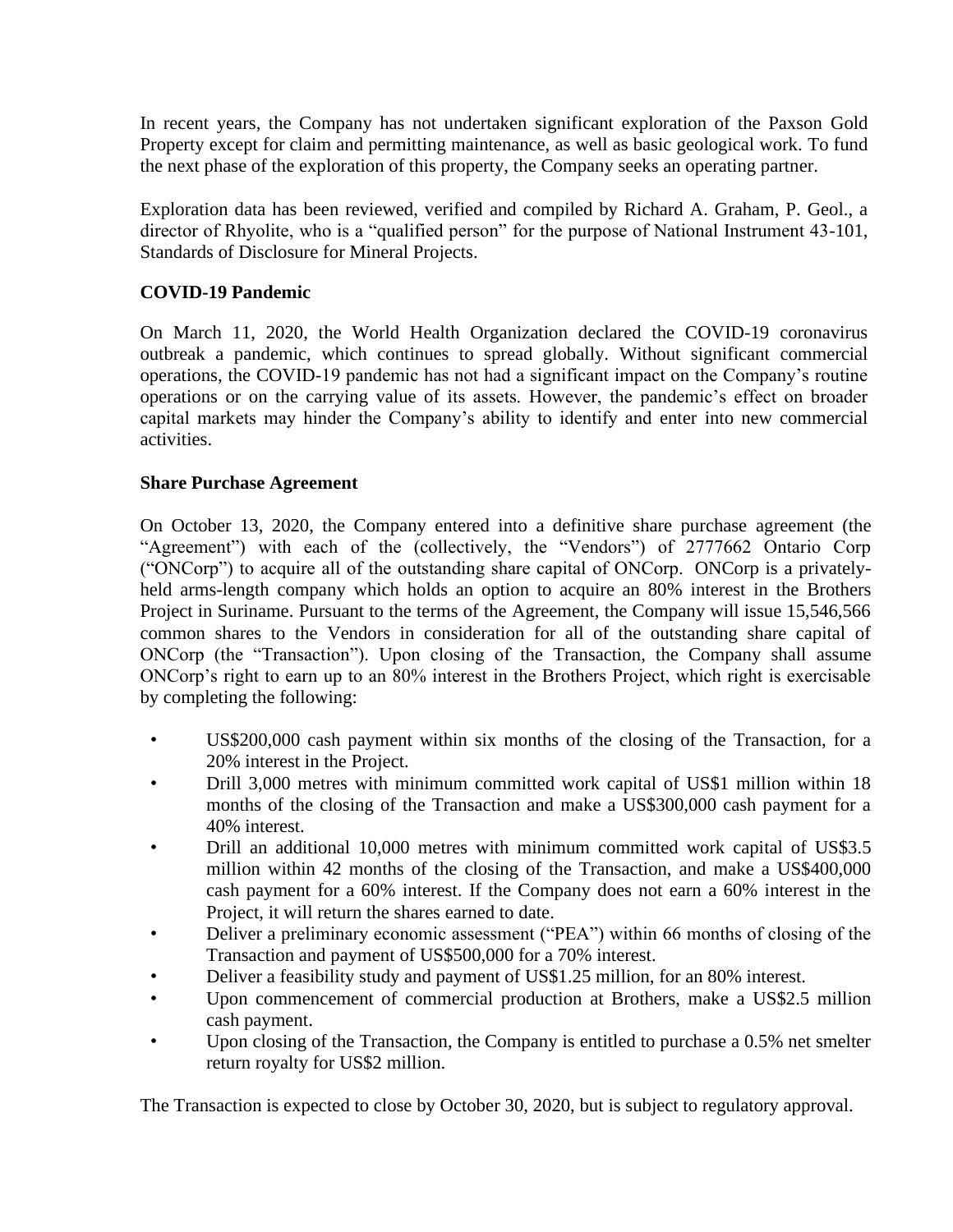Additional information on the Transaction and the Brothers Project is available on the Company's profile on [www.sedar.com.](https://urldefense.proofpoint.com/v2/url?u=https-3A__linkprotect.cudasvc.com_url-3Fa-3Dhttp-253a-252f-252fwww.sedar.com-26c-3DE-2C1-2C6zrKE4fjYRcvCjqcYV3RjmOvm9XwWkelYCP7Y79YTrypA8597oHNDR1indF2sCOO2ML0KVj8aei6qaynHrjd7u2Sjoo2aOXNk-5F0YxSYk1G5nt-5FN3XPm6D2-2DuvIg-2C-26typo-3D1&d=DwMFAg&c=euGZstcaTDllvimEN8b7jXrwqOf-v5A_CdpgnVfiiMM&r=Sl5b0stMJXnNzDfcWveyabOY4xGZN1IJiarG8BclkDE&m=JH3WdJA598BMgonp4tzYpWrAMpMdCnzSxZS0FaQCgwE&s=sSYCnzBzy8RmD3WkT_zwXWuNpaP2sq4fcRIlE5uPjws&e=)

## **Selected Annual Information**

| As at June 30,                              | 2020      | 2019      | 2018      |
|---------------------------------------------|-----------|-----------|-----------|
|                                             |           |           |           |
| Total assets<br>Total long-term liabilities | 2,624,732 | 2,686,667 | 1,496,596 |
|                                             |           |           |           |
| For the year ended June 30,                 | 2020      | 2019      | 2018      |
|                                             | \$        |           | \$        |
| <b>Exploration</b> expenses                 | 12,518    | 30,500    | 11,464    |
| General and administrative expenses         | 46,114    | 54,146    | 64,706    |
| Net loss for the year                       | 58,632    | 84,646    | 76,170    |
| Basic and diluted loss per share            | (0.00)    | (0.00)    | (0.00)    |
| Dividends per share                         | Nil       | Nil       | Nil       |

## *Financial Review*

Rhyolite is a resource development and production company without operating revenues. It is the Company's accounting policy to expense exploration and development expenditures incurred prior to the determination of the feasibility of mining operations. Mineral property acquisition costs, which include option payments, are capitalized as exploration and evaluation assets.

General and administrative expenses are typically incurred for corporate administration and office facilities, accounting and legal services, transfer agent, listing and filing fees, and other costs required as a publicly-traded company. Commensurate with the Company's nominal level exploration activities in recent years, these costs reflect a base level of costs incurred as a publicly-listed entity and have been consistent in years including and subsequent to the year ended June 30, 2018. Partly offsetting these costs is interest income earned on the Company's cash balance which increased in the year ended June 30, 2019 as a result of the exercise of warrants.

Net assets as at June 30, 2020 were \$58,632 lower than those as at June 30, 2019 as a result of the net loss for the year. Net assets as at June 30, 2019 were higher than those at June 30, 2018 as a result of \$1,271,425 in net cash proceeds received from the exercise of warrants during the year ended June 30, 2019.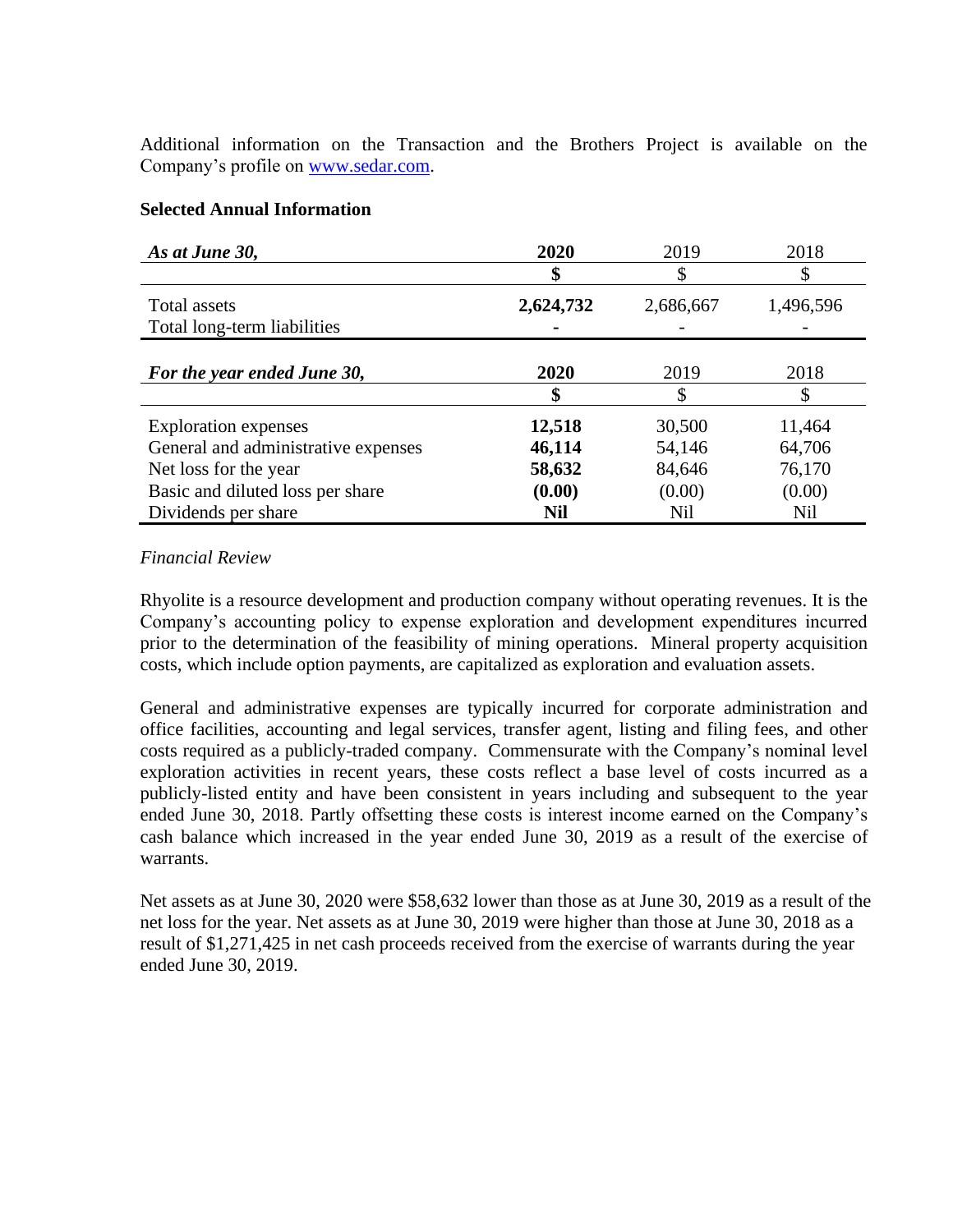# **Results of Operations including Fourth Quarter Results**

|                                         | <b>Three Months Ended</b><br><b>June 30,</b> |           | <b>Year Ended</b><br><b>June 30,</b> |           |
|-----------------------------------------|----------------------------------------------|-----------|--------------------------------------|-----------|
|                                         | 2020                                         | 2019      | 2020                                 | 2019      |
|                                         | \$                                           | \$        | \$                                   | \$        |
| <b>Exploration</b> expenses             |                                              | 21,715    | 12,518                               | 30,500    |
| General and administrative expenses:    |                                              |           |                                      |           |
| Office administration and facilities    | 12,000                                       | 12,000    | 48,000                               | 48,000    |
| Accounting and legal services           | 12,398                                       | 12,378    | 16,181                               | 14,873    |
| Transfer agent, listing and filing fees | 592                                          | 1,649     | 13,081                               | 14,845    |
| Shareholder information                 | <b>180</b>                                   | 180       | 1,353                                | 1,322     |
| Office supplies and services            | 304                                          | 426       | 1,322                                | 4,296     |
| Foreign exchange loss                   |                                              | 260       | 351                                  | 371       |
| Interest income                         | (1,082)                                      | (11, 583) | (34, 174)                            | (29, 561) |
| Loss for the period                     | 24,392                                       | 37,025    | 58,632                               | 84,646    |
| Basic and diluted loss per share        | 0.00                                         | 0.00      | 0.00                                 | 0.00      |

The following table sets forth selected data for the periods indicated:

## *Year ended June 30, 2020*

The Company reported a loss of \$58,632 for the year ended June 30, 2020, compared with a loss of \$84,646 for the year ended June 30, 2019. The higher net loss in 2019 was the result of increased exploration expenditures owing primarily to travel to the Paxson Gold Property in 2019 that did not occur in 2020. Additionally, interest income increased by \$4,613 for the year ended June 30, 2020 owing to a higher average cash balance during the year following an exercise of warrants in the year ended June 30, 2019.

Other expenses for the year ended June 30, 2020 were incurred for management and corporate services, transfer agent services, listing and filing fees, and other costs incurred as a publicly-listed entity. These costs were incurred at levels consistent with those for the year ended June 30, 2019.

# *Fourth Quarter Results*

During the three months ended June 30, 2020, the Company incurred a loss of \$24,392 compared with a loss of \$37,025 in the same period in 2019. The decreased net loss is the result of 2019 exploration expenses, primarily for travel to the Paxson Gold Property, of \$21,715 that did not recur in 2020. Partly offsetting the effect of this cost decrease was a \$10,501 decrease in interest income for the three months ended June 30, 2020 compared with the same period in 2019 following a decrease in benchmark interest rates earned on cash balances. Other expenses incurred in the three months ended June 30, 2020 were comparable with those incurred for the three months ended June 30, 2019.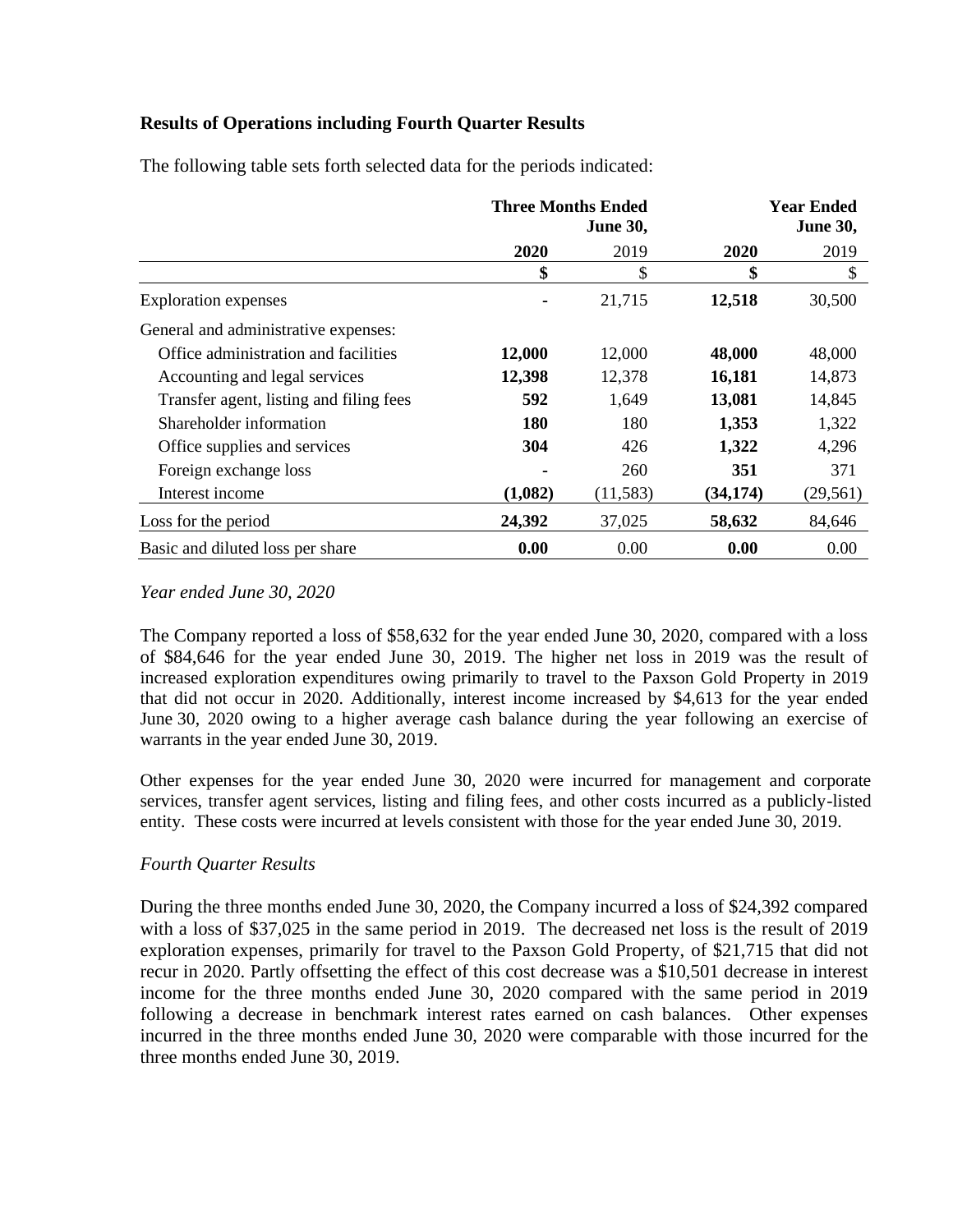## **Quarterly Information**

|                           | General and    |                 |            | Basic &<br>Diluted |
|---------------------------|----------------|-----------------|------------|--------------------|
|                           | Administrative | Exploration     | <b>Net</b> | Loss per           |
|                           | Expenses $(1)$ | <b>Expenses</b> | Loss       | <b>Share</b>       |
|                           | \$             | \$              | \$         |                    |
| $Q_4$ – June 30, 2020     | 24,392         |                 | 24,392     | (0.00)             |
| $Q3 - March 31, 2020$     | 8,834          |                 | 8,834      | (0.00)             |
| $Q2 - December 31, 2019$  | 10,683         | 9,655           | 20,338     | (0.00)             |
| $Q1$ – September 30, 2019 | 2,205          | 2,863           | 5,068      | (0.00)             |
| $Q4 - June 30, 2019$      | 15,310         | 21,715          | 37,025     | (0.00)             |
| $Q3 - March 31, 2019$     | 15,537         |                 | 15,537     | (0.00)             |
| $Q2 - December 31, 2018$  | 11,887         | 8,785           | 20,672     | (0.00)             |
| $Q1 -$ September 30, 2018 | 11.412         |                 | 11.412     | (0.00)             |

#### **Explanatory Notes:**

(1) General and administrative expenses typically include costs for: office administration and facilities; accounting and legal services; transfer agent, listing and filing activities; and investor relations. Generally, these expenses are consistent from quarter to quarter, although there are some for the accrual of audit fees and for costs incurred for the Company's annual general meeting, typically in the fourth and first fiscal quarters, respectively.

## **Financial Condition including Cash Flows, Liquidity and Capital Resources**

At June 30, 2020, the Company's working capital was \$2,563,640 compared with \$2,622,272 at June 30, 2019. The decrease in working capital is the result of expenditures for exploration and general and administrative items, partly offset by interest income during the year ended June 30, 2020.

The Company has no contractual commitments for future mineral property exploration expenditures. The Company has not pledged any of its assets as security for loans, or otherwise and is not subject to any debt covenants. As a result, management believes that the Company has sufficient working capital to meet its projected operating and exploration activities beyond the next fiscal year, and to pursue other operating activities.

#### **Related Party Transactions**

The Company is party to a corporate service agreement with Earlston Management Corp. ("Earlston"), a company that provides key management services to the Company. The Company pays Earlston a fee of \$4,000 per month and out-of-pocket costs for standard management and office services. Earlston also provides occasional consulting, project management or other support services which are billed separately from the standard rate. For the year ended June 30, 2020, the expense for office administration and facilities includes \$48,000 (2019 - \$48,000) for services provided by Earlston. Additionally, in the year ended June 30, 2019, the Company paid Earlston \$5,000 for services rendered in connection with the exercise of warrants, which has been included in share issuance costs.

Accounts payable and accrued liabilities as at June 30, 2020 includes \$4,306 (June 30, 2019 - \$4,306) for amounts owing to Earlston.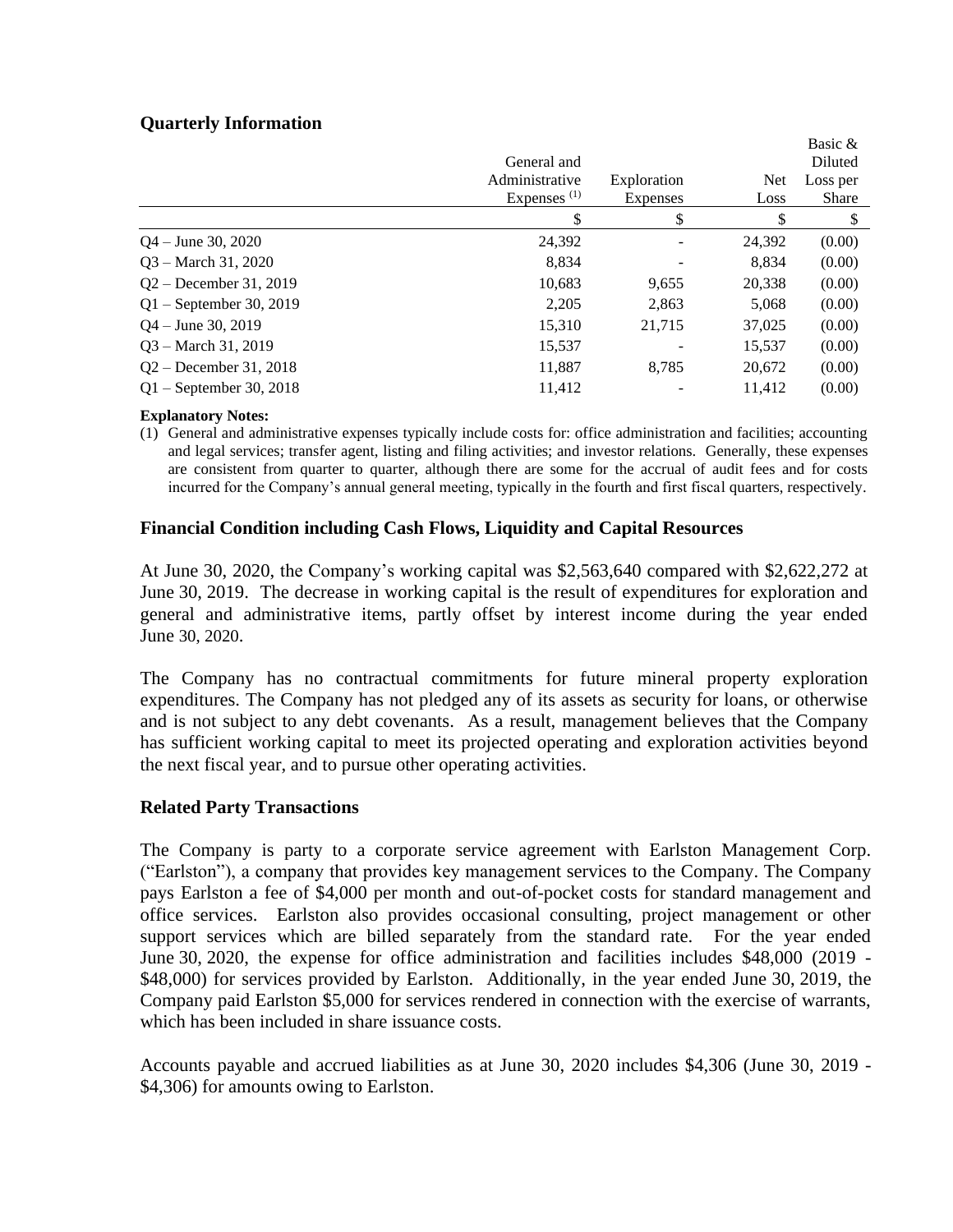## **Capital Management**

The Company defines its capital as its shareholders' equity. It manages its capital structure and makes adjustments to it, based on the funds available to the Company, in order to support the acquisition, exploration and development of mineral properties. The Board of Directors does not establish quantitative return on capital criteria for management, but rather relies on the expertise of the Company's management to sustain future development of the business.

The Paxson Gold Property is an exploration-stage project and, as a result, the Company is dependent upon external financings to fund activities. In order to carry out planned exploration, pay for general and administrative costs and pursue new business operations, the Company will spend its existing working capital and will attempt to raise additional funds as needed.

Management reviews its capital management approach on an ongoing basis and believes that this approach, given the relative size of the Company, is reasonable.

The Company's capital management objectives, policies and processes have not been changed over the period presented. The Company is not subject to any externally imposed capital requirements.

## **Financial Instruments and Risk Management**

As at June 30, 2020, the Company's financial instruments comprise cash and accounts payable and accrued liabilities. The fair values of accounts payable and accrued liabilities approximate their carrying values due to their short-term maturity. Fair values of financial instruments are classified in a fair value hierarchy based on the inputs used to determine fair values. The levels of the fair value hierarchy are as follows:

- Level 1 Unadjusted quoted prices in active markets for identical assets or liabilities;
- Level  $2$  Inputs other than quoted prices that are observable for the asset or liability either directly (i.e. as prices) or indirectly (i.e. derived from prices); and
- Level 3 Inputs that are not based on observable market data (unobservable inputs).

Financial instruments measured at fair value on the statement of financial position as at June 30, 2020 are summarized in the levels of the fair value hierarchy as follows:

|      | <b>Level 1</b> | <b>Level 2</b> | <b>Level 3</b> |
|------|----------------|----------------|----------------|
|      | ۱IJ            | æ<br>۱D        | ۱D             |
| Cash | 2,579,446      |                |                |

The Company's risk exposures and the impact on the Company's financial instruments are summarized below:

## *Credit risk*

Credit risk is the risk of an unexpected loss if a customer or third party to a financial instrument fails to meet its contractual obligations. The Company's credit risk is primarily attributable to its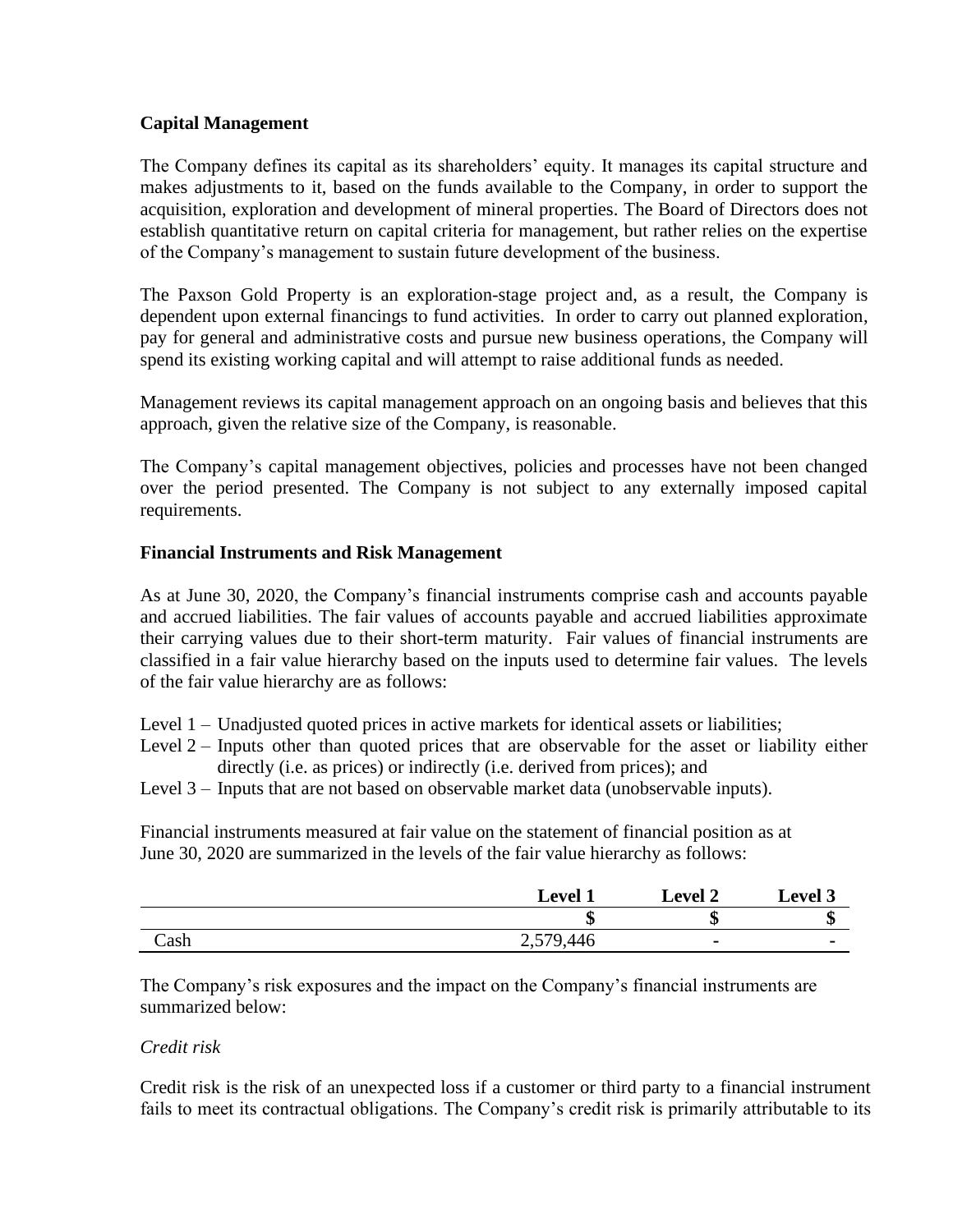cash. The Company limits exposure to credit risk by maintaining its cash with large financial institutions. The Company does not have cash that is invested in asset-backed commercial paper.

## *Liquidity risk*

Liquidity risk is the risk that the Company will not be able to meet its financial obligations as they fall due. The Company ensures there is sufficient capital in order to meet short-term business requirements, after taking into account cash flows from operations and the Company's holdings of cash. The Company believes that these sources are sufficient to cover the likely short-term cash requirements, but that further funding or net income from operating activities will be required to meet long-term requirements. As at June 30, 2020, the Company had a cash balance of \$2,579,446 to settle current liabilities of \$16,477. All of the Company's financial liabilities have contractual maturities of 30 days or are due on demand and subject to normal trade terms.

## *Market risk*

Market risk is the risk of loss that may arise from changes in market factors such as interest rates, foreign exchange rates, and commodity and equity prices.

## i. Interest rate risk

Interest rate risk arises from changes in market rates of interest that could adversely affect the Company. The Company currently has no interest-bearing financial instruments other than cash, so its exposure to interest rate risk is insignificant.

## ii. Foreign currency risk

Foreign currency risk is the risk that is related to the fluctuation of foreign exchange rates. The Company has exploration and evaluation activities in United States and costs related to this activity are typically incurred in US dollars while funds are typically raised by the parent company in Canadian dollars. The Company does not anticipate a large exploration program at this time and, as a result, is not exposed to significant foreign currency risk.

## iii. Price risk

The Company holds no marketable securities or non-cash assets that are classified as financial instruments and, consequently, has no exposure to the price fluctuations of such instruments.

## **Outstanding Share Data**

As of the date of this MD&A, the Company has 52,047,200 common shares and 450,000 stock options outstanding.